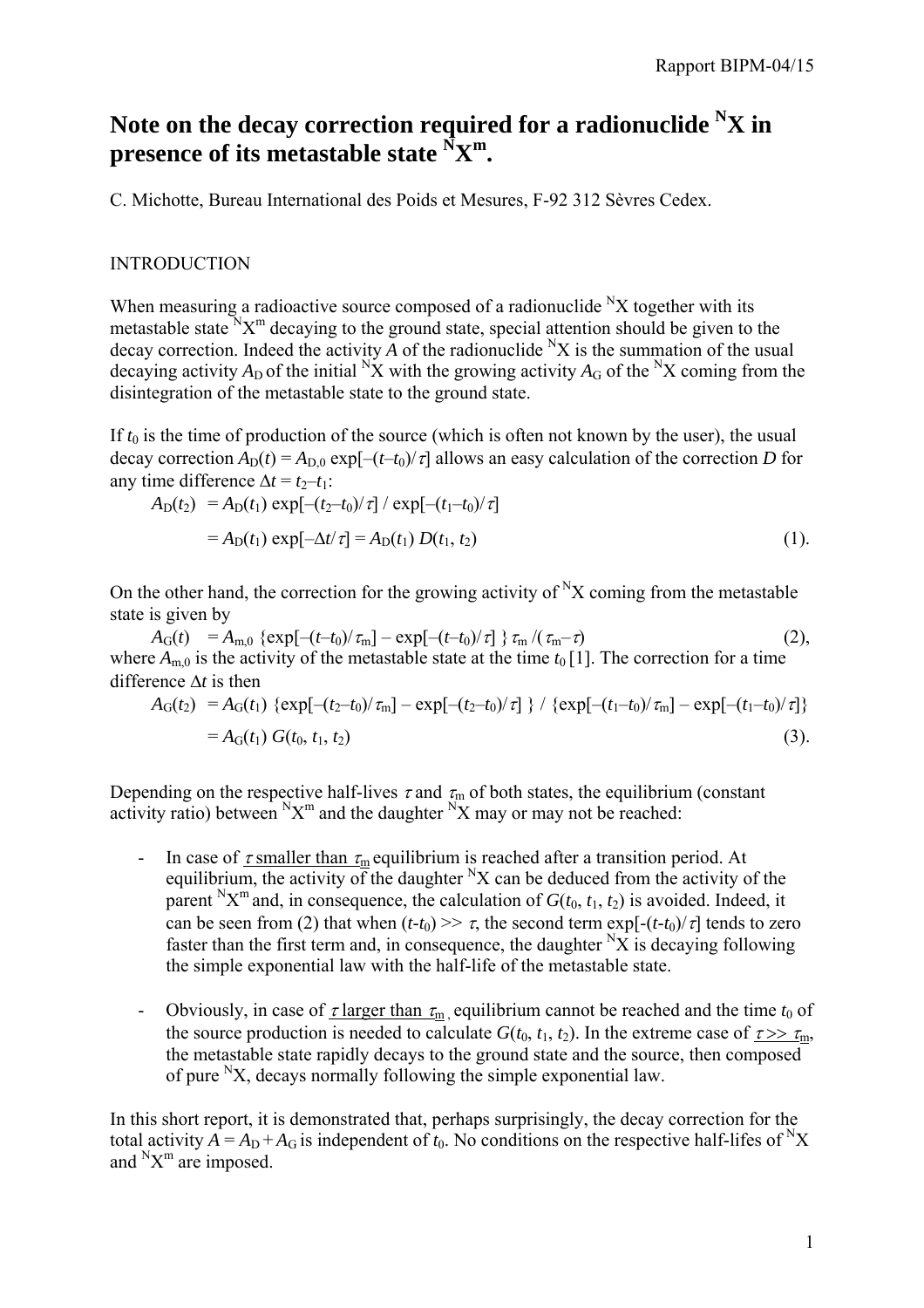## DEMONSTRATION

By definition,  $\lambda = 1/\tau$  and  $\lambda_m = 1/\tau_m$ . If  $A_m(t)$  is the activity of  $N_X^m$  and the ratio  $R(t) = A_m(t) / A(t) = A_m(t) / (A_D(t) + A_G(t))$ , we have:

$$
A_{\text{D}}(t) = A_{\text{D},0} e^{-\lambda (t - t_0)}
$$
  
\n
$$
A_{\text{m}}(t) = A_{\text{m},0} e^{-\lambda_{\text{m}}(t - t_0)}
$$
  
\n
$$
A_{\text{G}}(t) = B A_{\text{m},0} e^{-\lambda_{\text{m}}(t - t_0)} \frac{\lambda}{\lambda - \lambda_{\text{m}}}(1 - e^{(\lambda_{\text{m}} - \lambda)(t - t_0)})
$$
\n(4),

where the index 0 relates to the time  $t_0$  of production of the source. The last equation is the general relation calculating the activity of a daughter radionuclide from the activity of the parent [1] and is equivalent to equation (2). The factor *B* corresponds to a possible branching ratio when the metastable state decays only partially to the ground state.

If the quantities *A* and *R* are known at a time  $t_1$ , the total activity *A* at any time  $t_2$  is given by  $A(t_2) = A_D(t_2) + A_G(t_2)$ :

$$
A(t_2) = A_{D,0}e^{-\lambda(t_2-t_0)} + BA_{m,0}e^{-\lambda_m(t_2-t_0)}\frac{\lambda}{\lambda - \lambda_m}(1 - e^{(\lambda_m - \lambda)(t_2 - t_0)})
$$
  
\n
$$
= A_D(t_1)e^{-\lambda\Delta t} + BA_m(t_1)e^{-\lambda_m\Delta t}\frac{\lambda}{\lambda - \lambda_m}(1 - e^{(\lambda_m - \lambda)\Delta t}e^{(\lambda_m - \lambda)(t_1 - t_0)})
$$
  
\n
$$
= (A(t_1) - A_G(t_1))e^{-\lambda\Delta t}
$$
  
\n
$$
+ BR(t_1)A(t_1)\frac{\lambda}{\lambda - \lambda_m}e^{-\lambda_m\Delta t}(1 - e^{(\lambda_m - \lambda)\Delta t}e^{(\lambda_m - \lambda)(t_1 - t_0)})
$$
  
\n
$$
= A(t_1)e^{-\lambda\Delta t} - BR(t_1)A(t_1)\frac{\lambda}{\lambda - \lambda_m}(1 - e^{(\lambda_m - \lambda)(t_1 - t_0)})e^{-\lambda\Delta t}
$$
  
\n
$$
+ BR(t_1)A(t_1)\frac{\lambda}{\lambda - \lambda_m}(e^{-\lambda_m\Delta t} - e^{-\lambda\Delta t}e^{(\lambda_m - \lambda)(t_1 - t_0)})
$$
  
\n
$$
= A(t_1)e^{-\lambda\Delta t} + BR(t_1)A(t_1)\frac{\lambda}{\lambda - \lambda_m}(e^{-\lambda_m\Delta t} - e^{-\lambda\Delta t})
$$
  
\n
$$
= A(t_1)\left[e^{-\lambda\Delta t} + BR(t_1)\frac{\lambda}{\lambda - \lambda_m}(e^{-\lambda_m\Delta t} - e^{-\lambda\Delta t})\right]
$$
  
\n
$$
= A(t_1)C(t_1, t_2, R(t_1))
$$
  
\n(5)

Expression (5) shows a first term corresponding to the simple case of pure  ${}^{\text{N}}X$  decay. The second term may reach non-negligible values as shown in the numerical examples below. This term is independent of  $t_0$ , showing the advantage of using  $(5)$  to calculate the decay correction *C* for the total activity *A*, instead of calculating the decay for the initial <sup>N</sup>X only and evaluating a correction for the contribution of the  ${}^{\text{N}}\text{X}^{\text{m}}$  decay.